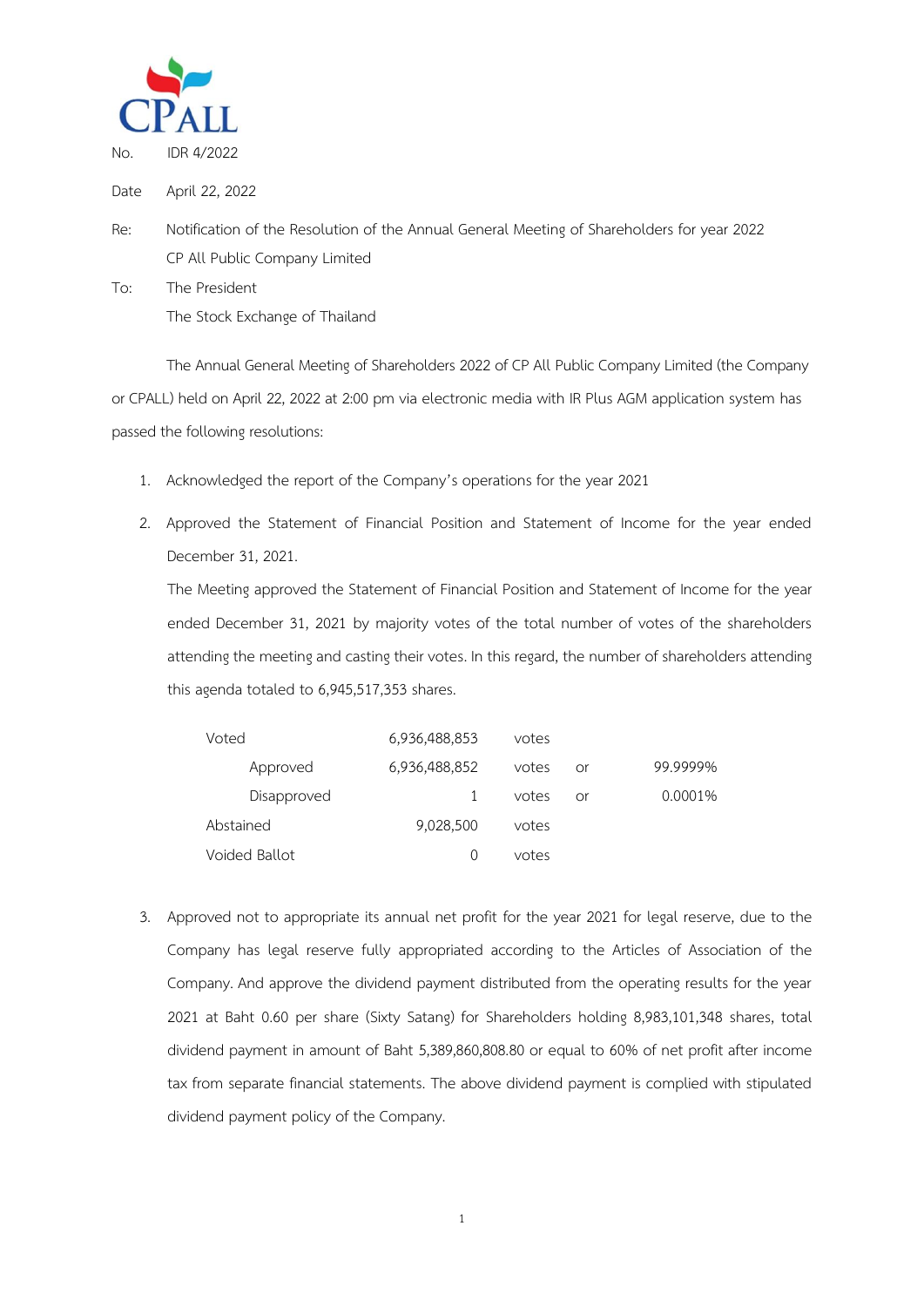

The Company has scheduled the record date on April 29, 2022 to determine the shareholders entitled to receive the dividend. The dividend payment will be made on May 20, 2022.

Furthermore, shareholders who are ordinary person can credit personal income tax of dividend received from the Company according to the Revenue Code, Section 47 Bis. Due to the dividend payment distributed from the profit which the Company paid 20% of net profit for corporate income tax. Therefore, the income tax credit for this dividend is equal to the number of dividend multiply by 20/80.

The Meeting approved not to appropriate the annual net profit for the year 2021 for legal reserve and approved dividend payment from the Company's net profit of the year 2021. These were approved by majority votes of the total number of votes of the shareholders attending the meeting and casting their votes. In this regard, the number of shareholders attending this agenda totaled to 6,945,701,763 shares.

| Voted         | 6,945,701,763    | votes |    |          |
|---------------|------------------|-------|----|----------|
| Approved      | 6,938,352,332    | votes | or | 99.8942% |
| Disapproved   | 7,349,431        | votes | Ωr | 0.1058%  |
| Abstained     | $\left( \right)$ | votes |    |          |
| Voided Ballot | $\left( \right)$ | votes |    |          |

4. Appointed directors replacing those retired by rotation.

The Meeting selected the following Independent Directors to replace those retired by rotation with majority votes of the total number of votes of the shareholders attending the meeting and casting their votes.

1. Mr. Padoong Techasarintr Independent Director

Number of shareholders attending this agenda totaled to 6,945,509,463 shares.

| Voted         | 6,945,508,253 | votes |    |          |
|---------------|---------------|-------|----|----------|
| Approved      | 4,393,607,347 | votes | or | 63.2583% |
| Disapproved   | 2,551,900,906 | votes | or | 36.7417% |
| Abstained     | 1.210         | votes |    |          |
| Voided Ballot |               | votes |    |          |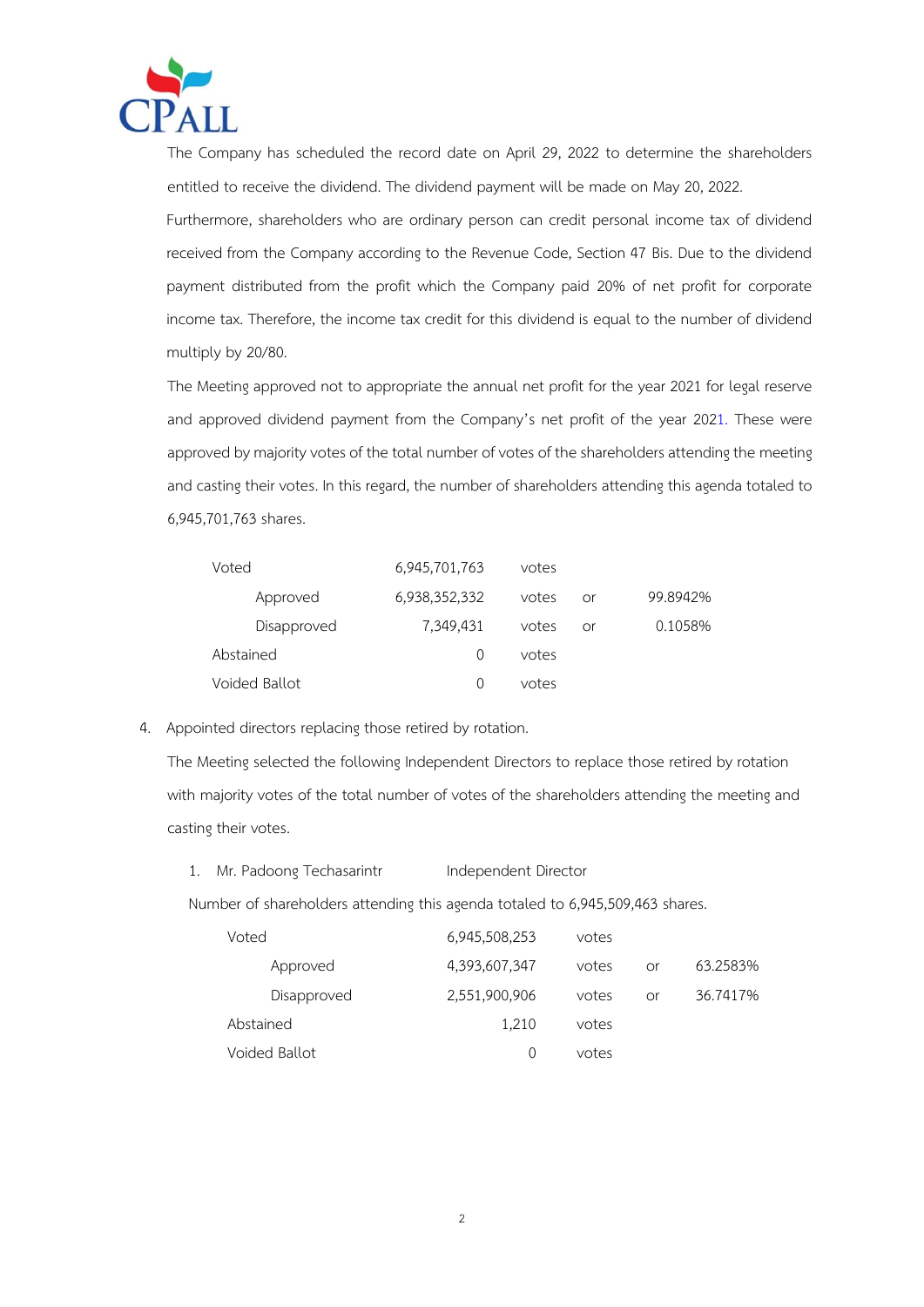

2. Mr. Pridi Boonyoung Independent Director

Number of shareholders attending this agenda totaled to 6,945,689,463 shares.

| Voted         | 6,945,688,153    | votes |    |          |
|---------------|------------------|-------|----|----------|
| Approved      | 5,768,414,276    | votes | or | 83.0503% |
| Disapproved   | 1,177,273,877    | votes | or | 16.9497% |
| Abstained     | 1,310            | votes |    |          |
| Voided Ballot | $\left( \right)$ | votes |    |          |

3. Mrs. Nampung Wongsmith Independent Director

Number of shareholders attending this agenda totaled to 6,945,697,163 shares.

| Voted         | 6,945,697,063    | votes |    |          |
|---------------|------------------|-------|----|----------|
| Approved      | 6,768,446,462    | votes | or | 97.4481% |
| Disapproved   | 177,250,601      | votes | or | 2.5519%  |
| Abstained     | 100              | votes |    |          |
| Voided Ballot | $\left( \right)$ | votes |    |          |
|               |                  |       |    |          |

4. Adjunct Professor Prasobsook Boondech Independent Director

Number of shareholders attending this agenda totaled to 6,945,697,163 shares.

|    | Voted                                 | 6,945,692,663 | votes                |    |          |
|----|---------------------------------------|---------------|----------------------|----|----------|
|    | Approved                              | 6,760,694,462 | votes                | or | 97.3365% |
|    | Disapproved                           | 184,998,201   | votes                | or | 2.6635%  |
|    | Abstained                             | 4,500         | votes                |    |          |
|    | Voided Ballot                         | 0             | votes                |    |          |
| 5. | Police General Phatcharavat Wongsuwan |               | Independent Director |    |          |

Number of shareholders attending this agenda totaled to 6,945,691,163 shares.

| Voted         | 6,945,592,953    | votes |    |          |
|---------------|------------------|-------|----|----------|
| Approved      | 4,339,251,418    | votes | or | 62.4749% |
| Disapproved   | 2,606,341,535    | votes | or | 37.5251% |
| Abstained     | 98,210           | votes |    |          |
| Voided Ballot | $\left( \right)$ | votes |    |          |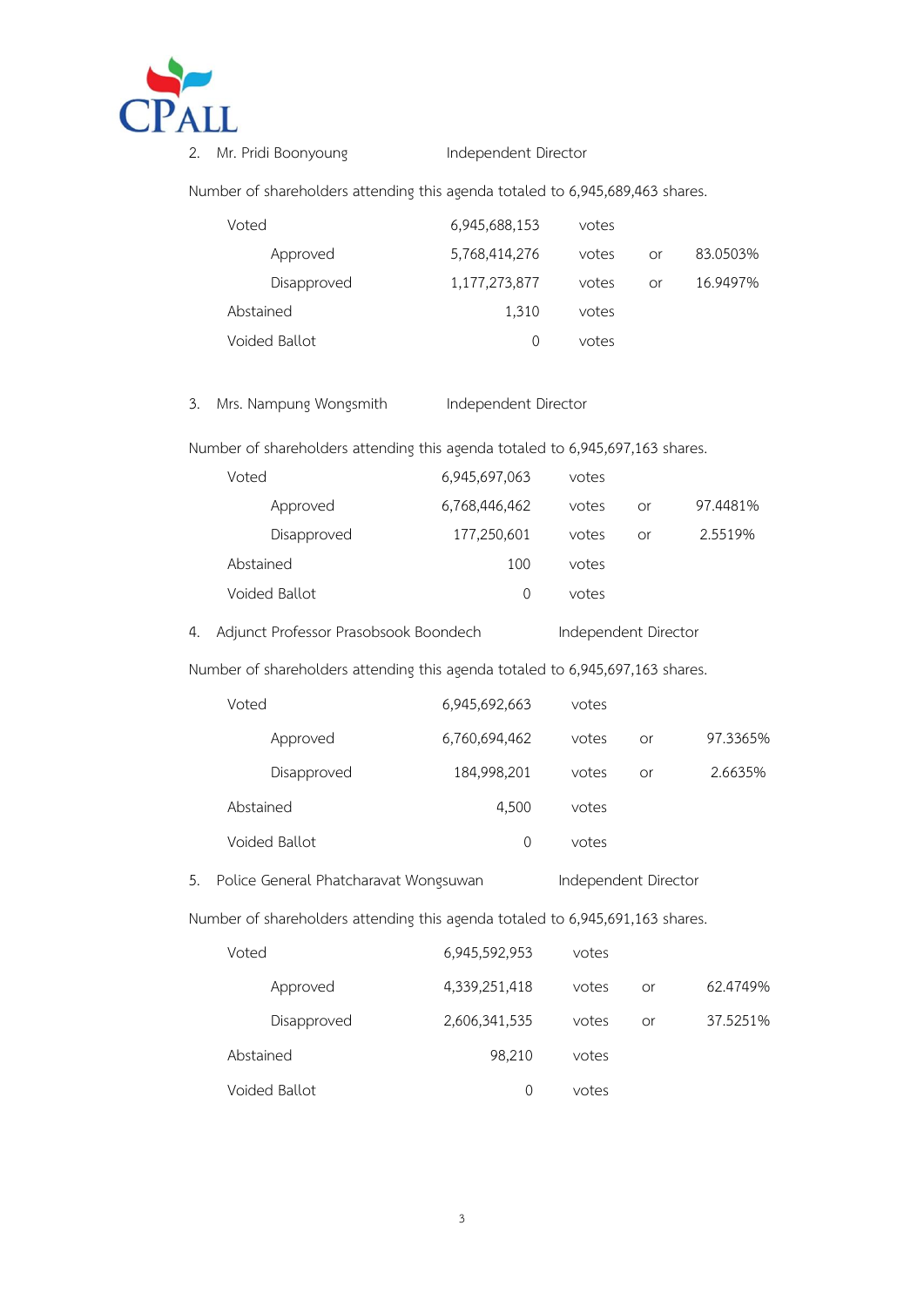

5. Approved the remuneration of directors as follows:

| 5.1 | Monthly remuneration                                                     | Baht/person |
|-----|--------------------------------------------------------------------------|-------------|
|     | 1. Independent Director who is the Chairman of the sub-committee 120,000 |             |
|     | 2. Independent Director who is the member of the sub-committee           | 100,000     |
|     | 3. Independent Director who is not a member of the sub-committee         | 80,000      |
|     | 4. Chairman                                                              | 120,000     |
|     | 5. Vice Chairman                                                         | 100,000     |
|     | Director<br>6.                                                           | 60,000      |

- Remarks*:* 1. Independent Director who is the member of the sub-committee means Audit Committee and/or Sustainability and Corporate Governance Committee and/or Remuneration and Nomination Committee.
	- 2. Independent Director who is the member in several sub-committees shall receive only the highest rate.
- 5.2 Bonus at the rate of 0.50% of the dividend paid to the shareholders. The Chairman of the Board will allocate the appropriate amount of bonus to each director.

In addition to the directors' remuneration in the form of money, the Company provides other compensation and privilege in the form of Directors' and Officers' Liabilities Insurance with sum insured US Dollar 40 million and premium approximately Baht 2.5 million per year.

The Meeting approved the remuneration of directors by vote of not less than two-thirds of the total number of votes of the shareholders who attending the Meeting; shareholders who are directors were not entitled to vote. Number of shareholders attending this agenda totaled to 6,945,768,763 shares.

| Approved             | 6,677,933,270    | votes | or | 96.1439% |
|----------------------|------------------|-------|----|----------|
| Disapproved          | 254,167,882      | votes | Ωr | 3.6593%  |
| Abstained            | 780,700          | votes | Ωr | 0.0112%  |
| Voided Ballot        | $\left( \right)$ | votes | Ωr | 0.0000%  |
| Not entitled to vote | 12,886,911       | votes | Ωr | 0.1856%  |

6. Approved the appointment of auditors: Mr. Charoen Phosamritlert C.P.A. (Thailand) Register No. 4068, Mr. Veerachai Ratanajaratkul C.P.A. (Thailand) Register No. 4323 and Mrs. Munchupa Singsuksawat C.P.A. (Thailand) Register No. 6112 of KPMG Phoomchai Audit Ltd. as the Company's auditors for the year 2022 by stipulating that any of the auditors has authority to audit and express